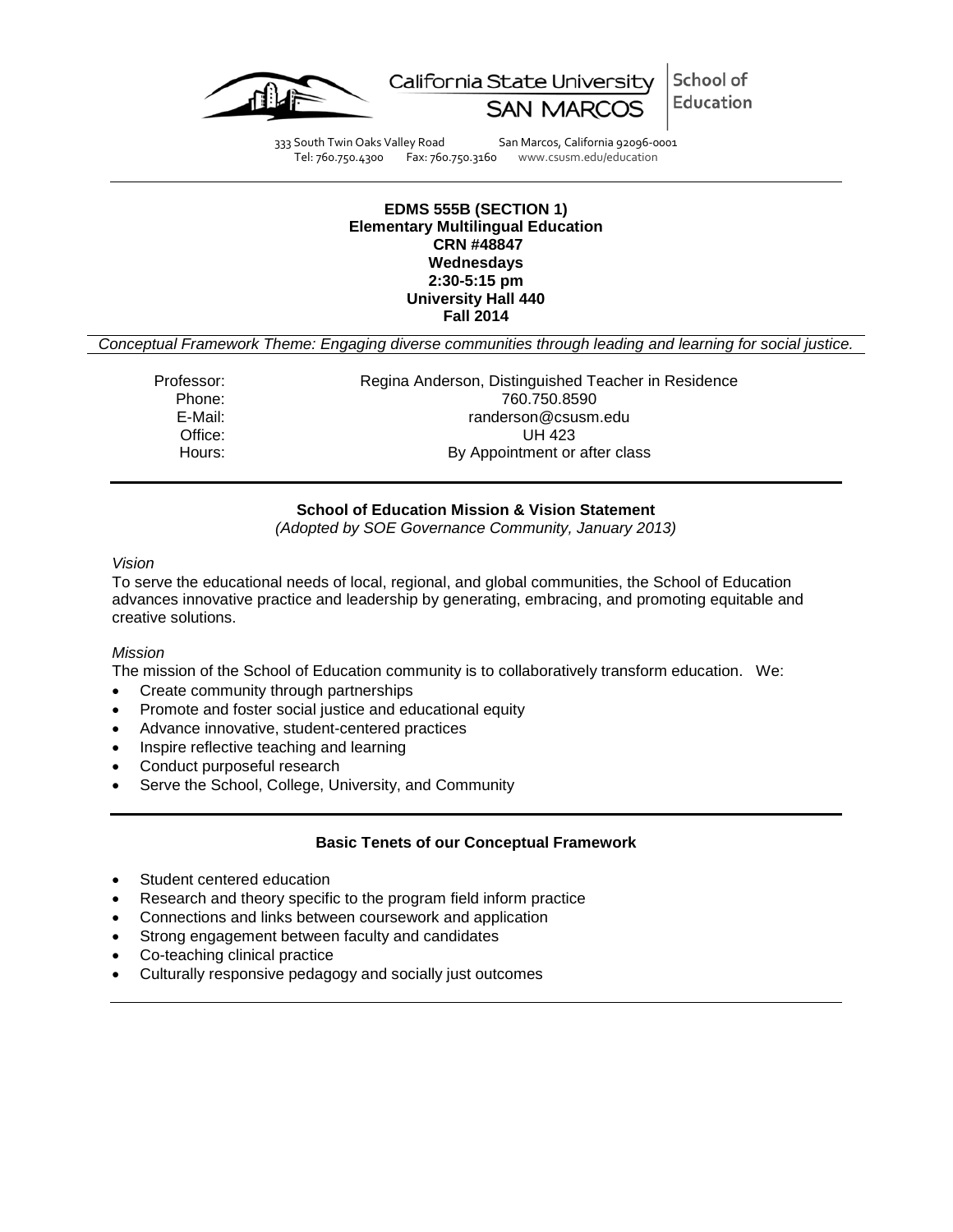# **COURSE DESCRIPTION**

CATALOG: Focuses on developing an understanding of culturally responsive theory, methodology, and assessment of second language acquisition in self-contained or departmentalized settings. *May not be taken for credit by students who have received credit for EDML 552.*

ANDERSON: EDMS 555B (1), Elementary Multilingual Education focuses on developing an understanding of culturally responsive theory, methodology, and assessment of second language acquisition in integrated and inclusive elementary and middle level classrooms. *May not be taken for credit by students who have received credit for EDML 552. Requires participation in the public schools.*

## **Course Prerequisites:**

Enrollment restriction for all EDMI courses is admission to the Middle Level Program.

#### **Course Objectives:**

- 1. Explain the basic terms, philosophies, problems, issues, history, and practices related to the education of language minority persons in California and the US and knowledge of the history, policies, programs, and research on the effectiveness of bilingual education and bilingualism in the United States.
- 2. Demonstrate understanding of the most important goals of bilingual/multicultural education. Understand and apply research and its effects on the dimensions of learning in bilingual education program models.
- 3. Explain the theoretical framework upon which bilingual education is founded and demonstrate understanding of the philosophical, theoretical, legal, and legislative foundations of bilingual education and their effects on program design and educational achievement.
- 4. Demonstrate understanding of existing student identification, assessment, and language redesignation requirements for the state of California.
- 5. Explain the connections between bilingual education, English as a second language, and SDAIE, SDAIS/CALLA methodologies. Apply knowledge of the research on the cognitive effects of bilingualism and biliteracy as developmental processes in instructional practice.
- 6. Demonstrate understanding of models of multicultural intercultural education and their implications for curriculum, instruction, and educational policy. Become cognizant of the fact that students' motivation, participation, and achievement are influenced by an intercultural classroom climate and school community.
- 7. Gain knowledge and understanding pertaining to similarities and differences between, contributions of, exchanges between, and varying perspectives of the populations referenced in *the Non-Discrimination Policy of the State of California*
- 8. Demonstrate knowledge of the transferability between primary and target language with the understanding that the level of transferability is affected by the level of compatibility and may vary among languages.
- 9. Promote authentic parental participation that includes learning about school systems, assuming leadership roles and affecting policy and understanding of the family as a primary language and cultural resource.

#### **Required Texts**

- Making Content Comprehensible for English Language Learners: The SIOP Model, 4th Edition. (Echevarria,Vogt, & Short, 2013). ISBN: 978-0-13-268972-4
- Common Core for the Not-So-Common Learner, Grades K-5 English Language Arts Strategies, Grades K-5. (Hongsfeld & Dove, 2013). ISBN: 9781452257822
- Download: 1999 English Language Development Standards for California Public Schools K-12. You can download the ELD standards from the CDE website (www.cde.ca.gov)
- Download: 2012 English Language Development Standards for California Public Schools K-12. You can download the ELD standards from the CDE website (http://www.cde.ca.gov/sp/el/er/eldstandards.asp)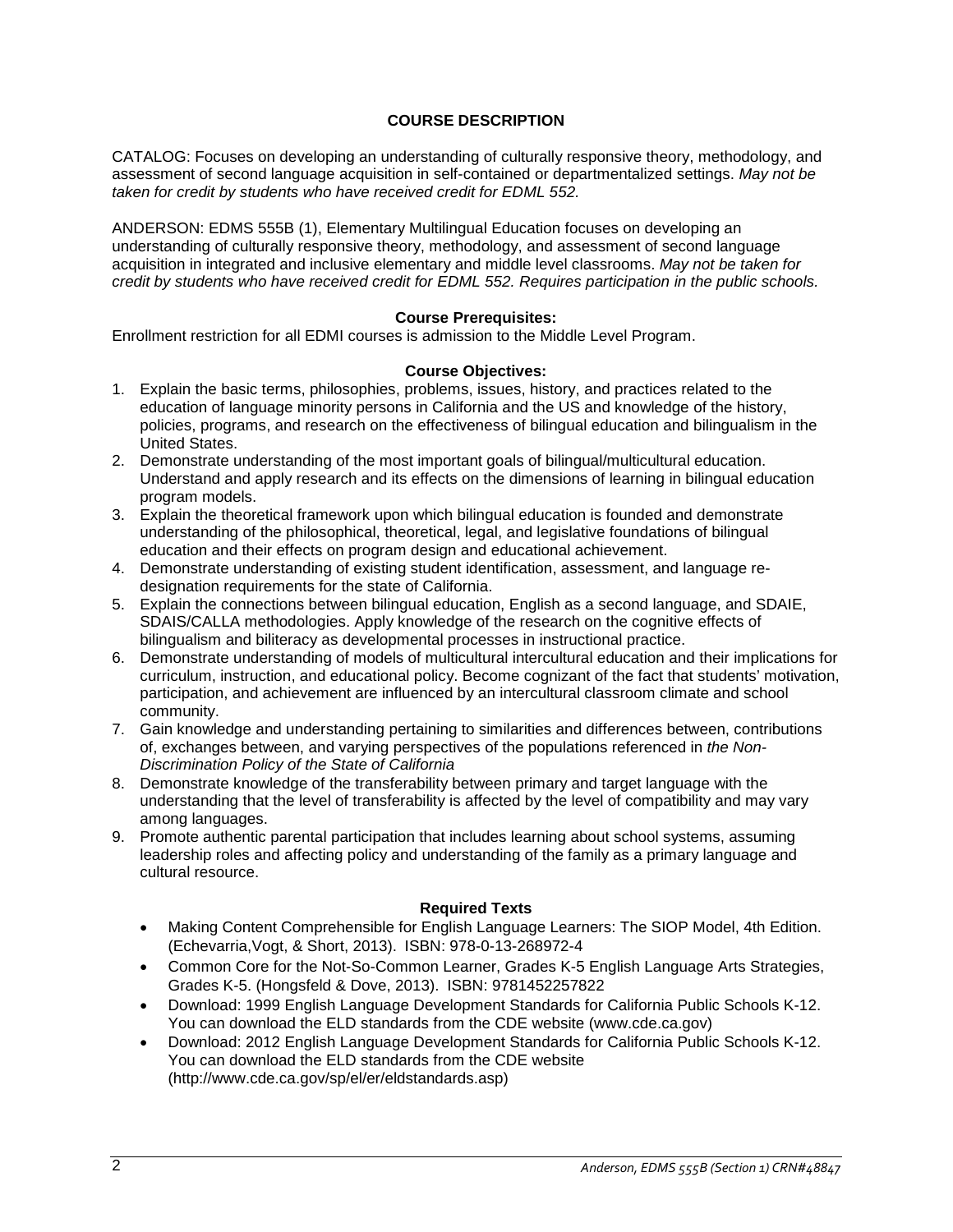- Download: California's Common Core State Standard from California Department of Education Common Core website (www.cde.a.gov/re/cc ).
- Download: Appendices A-D and Glossary from 2012 ELD Standards ( http://www.cde.ca.gov/ sp/el/er/eldstandards.asp)

# **Recommended Texts / Apps:**

- 99 Ideas and Activities for Teaching English Language Learners with the SIOP Model. (Echevarria, Vogt, & Short, 2008). ISBN: 978-0-205-52106-7
- eStandards California Common Core State Standards app

# **Authorization to Teach English Learners**

This credential program has been specifically designed to prepare teachers for the diversity of languages often encountered in California public school classrooms. The authorization to teach English learners is met through the infusion of content and experiences within the credential program, as well as additional coursework. Students successfully completing this program receive a credential with authorization to teach English learners.

*(Approved by CCTC in SB 2042 Program Standards, August 02)*

# **STUDENT LEARNING OUTCOMES**

# **Teacher Performance Expectation (TPE) Competencies**

The course objectives, assignments, and assessments have been aligned with the CTC standards for the Multiple and Single Subject(s) Credential. This course is designed to help teachers seeking a California teaching credential to develop the skills, knowledge, and attitudes necessary to assist schools and district in implementing effective programs for all students. The successful candidate will be able to merge theory and practice in order to realize a comprehensive and extensive educational program for all students. You will be required to formally address the following TPEs in this course:

## **TPE 15**: **Social Justice and Equity**

- Valuing socially equitable teaching, learning, and schooling in a variety of organizational settings
- Incorporating pluralism and divergent perspectives on educating diverse students
- Democratizing public education to achieve social justice and equity

# **TPE 7**: **Teaching English Learners**

- Selects materials and strategies for students' English comprehension
- Makes curriculum content appropriate for English language learners

# **California Teacher Performance Assessment (CalTPA)**

Beginning July 1, 2008 all California credential candidates must successfully complete a state-approved system of teacher performance assessment (TPA), to be embedded in the credential program of preparation. At CSUSM this assessment system is called the CalTPA or the TPA for short.

To assist your successful completion of the TPA, a series of informational seminars are offered over the course of the program. TPA related questions and logistical concerns are to be addressed during the seminars. Your attendance to TPA seminars will greatly contribute to your success on the assessment.

Additionally, SOE classes use common pedagogical language, lesson plans (lesson designs), and unit plans (unit designs) in order to support and ensure your success on the TPA and more importantly in your credential program.

The CalTPA Candidate Handbook, TPA seminar schedule, and other TPA support materials can be found on the SOE website:<http://www.csusm.edu/education/CalTPA/ProgramMaterialsTPA.html>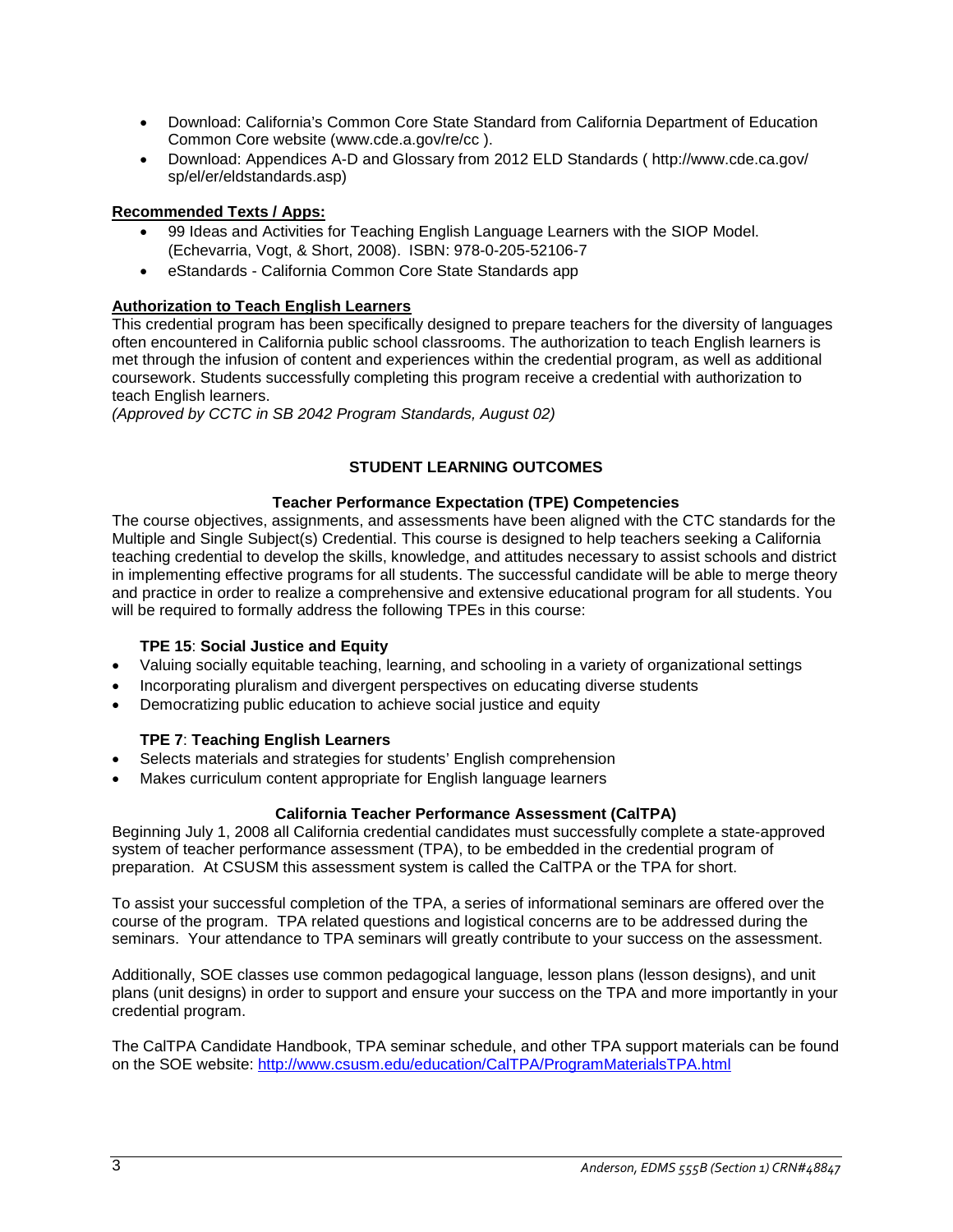#### **Assessment of Professional Dispositions**

Assessing a candidate's dispositions within a professional preparation program is recognition that teaching and working with learners of all ages requires not only specific content knowledge and pedagogical skills, but positive attitudes about multiple dimensions of the profession. The School of Education has identified six dispositions – social justice and equity, collaboration, critical thinking, professional ethics, reflective teaching and learning, and life-long learning—and developed an assessment rubric. For each dispositional element, there are three levels of performance - *unacceptable*, *initial target*, and *advanced target*. The description and rubric for the three levels of performance offer measurable behaviors and examples.

The assessment is designed to provide candidates with ongoing feedback for their growth in professional dispositions and includes a self-assessment by the candidate. The dispositions and rubric are presented, explained and assessed in one or more designated courses in each program as well as in clinical practice. Based upon assessment feedback candidates will compose a reflection that becomes part of the candidate's Teaching Performance Expectation portfolio. Candidates are expected to meet the level of *initial target* during the program.

#### **School of Education Attendance Policy**

Due to the dynamic and interactive nature of courses in the School of Education, all teacher candidates are expected to attend all classes and participate actively. At a minimum, **teacher candidates must attend more than 80% of class time**, or s/he may not receive a passing grade for the course at the discretion of the instructor. Individual instructors may adopt more stringent attendance requirements. Should the teacher candidate have extenuating circumstances, s/he should contact the instructor as soon as possible. *(Adopted by the College of Education Governance Community, December, 1997.)*

**For this course**: Students missing more than one class session cannot earn an A or A-. Students missing more than two class sessions cannot earn a B or B+. Arriving late or leaving early by more than 20 minutes counts as an absence. Illness and emergencies are considered on a case-by-case basis. However, notifying the instructor does not constitute an excuse. All assignments must be turned in on the due date even in case of an absence.

\*Please remember to sign in for each class session.

## **Students with Disabilities Requiring Reasonable Accommodations**

Students with disabilities who require reasonable accommodations must be approved for services by providing appropriate and recent documentation to the Office of Disable Student Services (DSS). This office is located in Craven Hall 4300, and can be contacted by phone at (760) 750-4905, or TTY (760) 750-4909. Students authorized by DSS to receive reasonable accommodations should meet with their instructor during office hours or, in order to ensure confidentiality, in a more private setting.

## **All University Writing Requirement**

Writing requirements for this class will be met as described in the assignments. Every course at the university, including this one, must have a writing requirement of at least 2500 words.

## **CSUSM Academic Honesty Policy**

"Students will be expected to adhere to standards of academic honesty and integrity, as outlined in the Student Academic Honesty Policy. All written work and oral presentation assignments must be original work. All ideas/materials that are borrowed from other sources must have appropriate references to the original sources. Any quoted material should give credit to the source and be punctuated with quotation marks.

Students are responsible for honest completion of their work including examinations. There will be no tolerance for infractions. If you believe there has been an infraction by someone in the class, please bring it to the instructor's attention. The instructor reserves the right to discipline any student for academic dishonesty in accordance with the general rules and regulations of the university. Disciplinary action may include the lowering of grades and/or the assignment of a failing grade for an exam, assignment, or the class as a whole."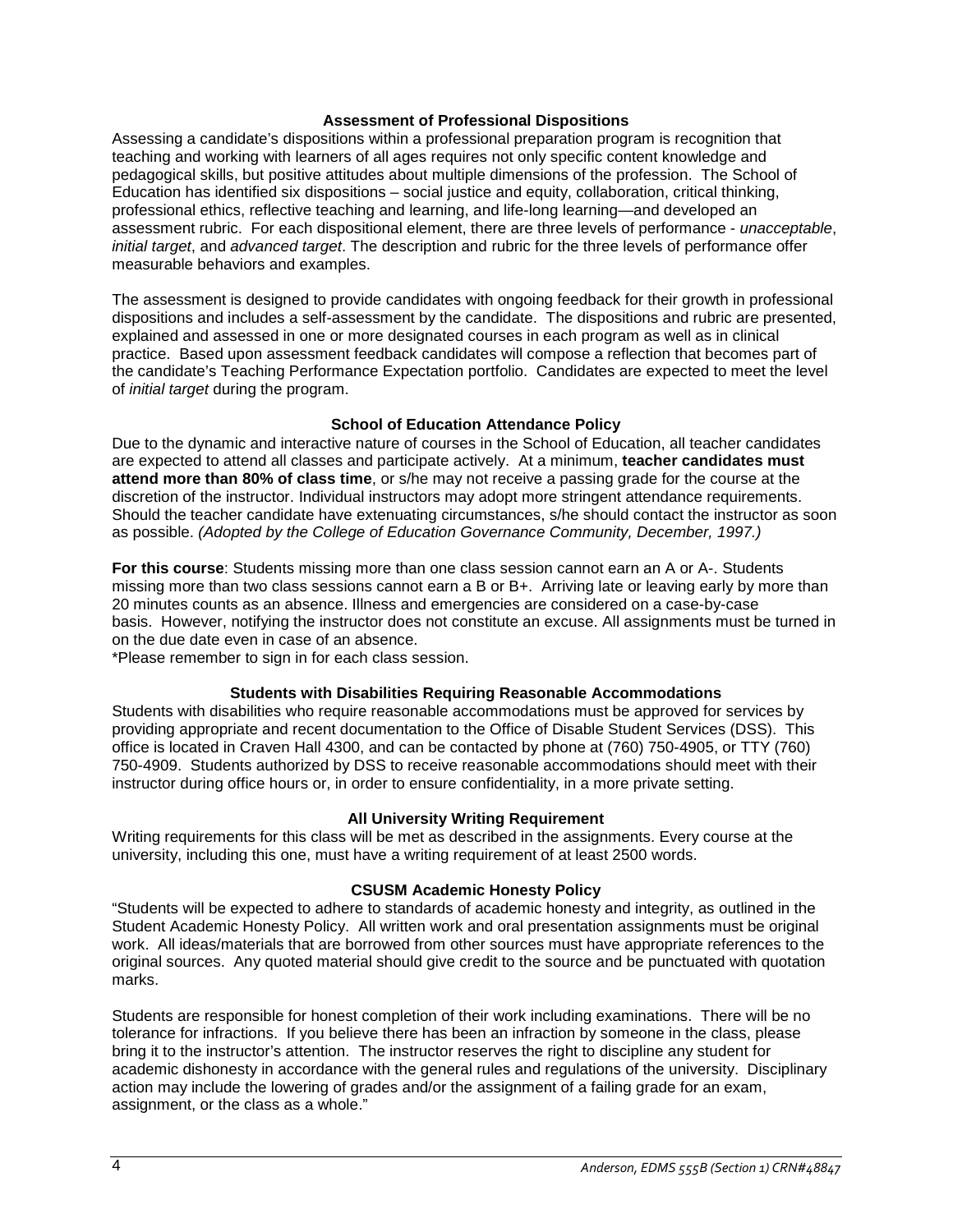Incidents of Academic Dishonesty will be reported to the Dean of Students. Sanctions at the University level may include suspension or expulsion from the University.

#### **Plagiarism:**

As an educator, it is expected that each student will do his/her own work, and contribute equally to group projects and processes. Plagiarism or cheating is unacceptable under any circumstances. If you are in doubt about whether your work is paraphrased or plagiarized see the Plagiarism Prevention for Students website http://library.csusm.edu/plagiarism/index.html. If there are questions about academic honesty, please consult the University catalog.

#### **Use of Technology**

Students are expected to demonstrate competency in the use of various forms of technology (i.e. word processing, electronic mail, Moodle, use of the Internet, and/or multimedia presentations). Specific requirements for course assignments with regard to technology are at the discretion of the instructor. Keep a digital copy of all assignments for use in your teaching portfolio. All assignments will be submitted online, and some will be submitted in hard copy as well. Details will be given in class.

#### **Electronic Communication Protocol**

Electronic correspondence is a part of your professional interactions. If you need to contact the instructor, e-mail is often the easiest way to do so. It is my intention to respond to all received e- mails in a timely manner. Please be reminded that e-mail and on-line discussions are a very specific form of communication, with their own nuances and etiquette. For instance, electronic messages sent in all upper case (or lower case) letters, major typos, or slang, often communicate more than the sender originally intended. With that said, please be mindful of all e-mail and on- line discussion messages you send to your colleagues, to faculty members in the School of Education, or to persons within the greater educational community. All electronic messages should be crafted with professionalism and care. Things to consider:

- Would I say in person what this electronic message specifically says?
- How could this message be misconstrued?
- Does this message represent my highest self?
- Am I sending this electronic message to avoid a face-to-face conversation?

In addition, if there is ever a concern with an electronic message sent to you, please talk with the author in person in order to correct any confusion.

## **COURSE REQUIREMENTS**

Teacher education is a professional preparation program. It is expected that students will come to class prepared to discuss the readings, submit required assignments, and participate in class activities. Students are expected to adhere to academic honesty and integrity, standards of dependability, confidentiality and writing achievement. Because it is important for teachers to be able to effectively communicate their ideas to students, parents, colleagues, and administrators, writing that is original, clear and error-free is a priority for the School of Education.

#### *Note: Professor reserves the right to change, add to, or delete any material or assignment from the course.*

| 10 points        |
|------------------|
| 12 points        |
| 10 points        |
| 20 points        |
| 12 points        |
| 12 points        |
| 24 points        |
| Total 100 points |
|                  |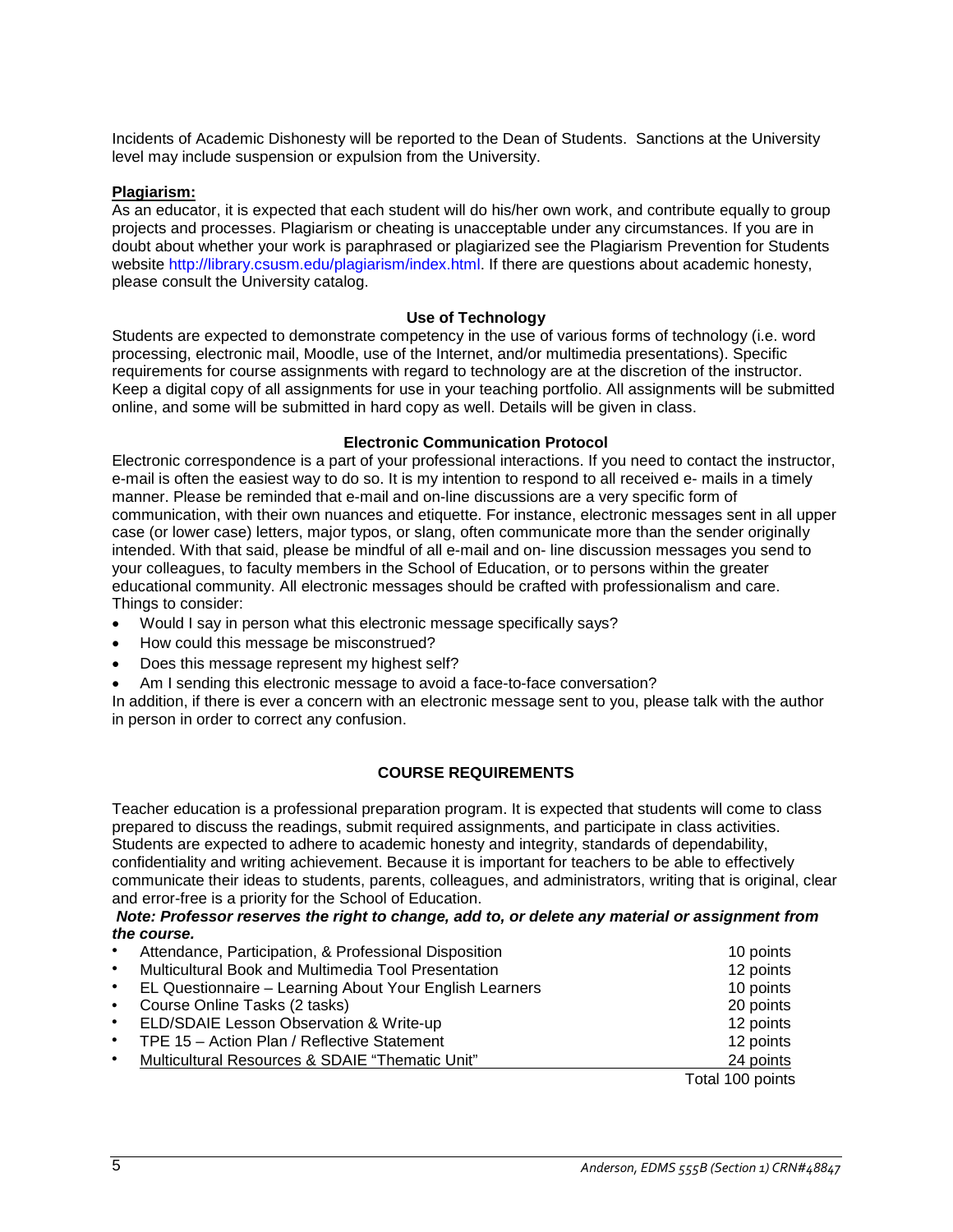#### **Grading Standards**

All students are expected to participate in class activities and demonstrate reflective learning. It is important that students are well prepared for course sessions by completing the readings and assignments scheduled before the class meeting unless otherwise noted. All assignments should be typed. Students who wish to revise an assignment must negotiate the requirements of the revision with the instructor. It is expected that work will be turned in on time. Please discuss individual issues with the instructor. **Points will be deducted if assignments are submitted late (10% penalty per day late; no credit will be awarded if the assignment is one week late).**

| <b>Grading Scale:</b> | $94 - 100$ A | $90 - 93$ A- |
|-----------------------|--------------|--------------|
|                       | $87 - 89B +$ | $84 - 86 B$  |
|                       | $80 - 83 B$  | $77 - 79$ C+ |
|                       | 74 – 76 C    | $70 - 73$ C- |
|                       | $60 - 69$ D  | Below 60 F   |
|                       |              |              |

#### **Assignment Descriptions**

#### **Attendance, Participation, and Professional Disposition =10 points**

First is the expectation that you will attend all class sessions prepared to actively participate in class activities, group and individual sharing, and discussions on various topics and assigned reading**.** Please see the guidelines for the **School of Education Attendance Policy** and the attendance requirements for this course in this syllabus.

#### **Dispositions and Disposition Rubric for the School of Education, CSUSM available at:** <http://www.csusm.edu/education/ClinicalPractice/HandbookMS.html>

Professional, credentialed educators are evaluated on "performance of non-instructional duties and responsibilities" by their administrators. Punctuality, attendance, collaboration with colleagues, and professionalism fall under this category. Your professional disposition is related to how you conduct yourself in class and at a school site. Please communicate any attendance issues directly with the instructor.

\*You will be evaluated by the Professor in the 6 Dispositional Elements according to how you conduct yourself within the classroom environment. Absences, poor participation and poor completion of coursework, as well as negative attitudes will result in a loss of points.

## **Multicultural Book & Multimedia Tool Presentation =12 points**

#### **Directions:**

- Sign-up individually (5 minutes) or with a partner (10 minutes) for a *digital presentation*. Presentations will be ongoing throughout the semester.
- Select and present a multicultural book and a multicultural website/app/multimedia tool that represent the heritage, culture, language or social justice issues pertaining to students in K-8 education. This culturally responsive literature and media tools should be essential to reaching all students, to introduce a lesson, or augment a topic (ie., immigration, diversity, traditions, customs, family, etc.) or a resource to you as an educator. It would be great if the book and/or media site is a bilingual resource.
- Bring the book to class and show us the website or multimedia tool(s) by making a *short digital presentation on a) what grade level these resources are appropriate for, b) Which ELD standards and CCSS your lesson will address c) how you would use them in your class and the type of activities that you would use to teach about a theme/content to elicit language development.*
- Our CSUSM library has a wonderful children's library with many bilingual books at the Barahona Center on the 5<sup>th</sup> floor. Examples of presentations will be provided in class.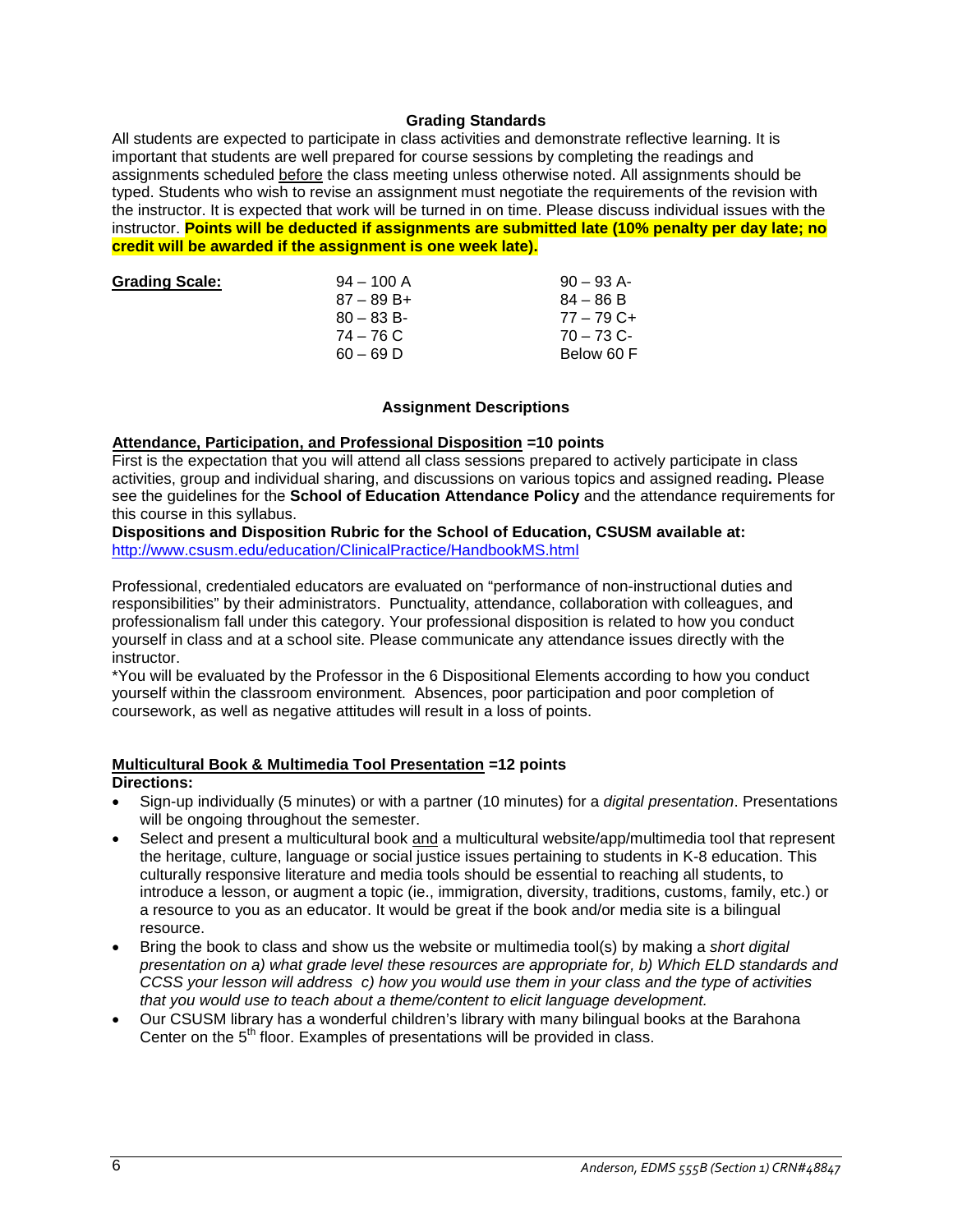# **English Learner Questionnaire – Learning About Your English Learners =10 points**

The purpose of this assignment is to provide insight of the various factors that impact the success of EL students in your future classroom. This is a Critical Assessment Task (CAT) aligned to the Teacher Performance Assessments (TPAs).

## **Directions**:

- In class, Teacher Candidates will work in groups to write lists of questions to ascertain information about their English Learners (ELs) in the following areas: linguistic background; academic language abilities, content knowledge, and skills; physical, social and emotional development; cultural and health considerations; and interests and aspirations.
- From these lists, each Teacher Candidate will individually create a typed or digital questionnaire that will be administered to his/her ELs. Try to think of questions that elicit language from your EL students, not just "yes" or "no" answers. Think about the language proficiency of your students.
- On your questionnaire, indicate the grade level and ELD Proficiency Level Descriptors of the student. You may add directions, introduction, or decorate it with borders or clip art to make it attractive to your students (optional).
- You will administer the questionnaire to an EL student. Reflect on your questions & student responses in 1-2 paragraphs by answering the following:

a) What did you find valuable about this process? b) How would you improve your questionnaire? c) How did you elicit information to help you plan for instruction and get to know your EL students better? d) What was the most interesting or important piece of information you gained from your student's responses and why?

\*After administering your questionnaire to an EL student, upload your typed questionnaire or URL for a digital questionnaire along with your reflection on our Cougar Course by the due date *before* class and share your findings in our class discussion.

# **Cougar Courses Online Tasks= 20 points (2 tasks at 10 p0ints each)**

Two class sessions will be online. Each task should take about the equivalent amount of time as a regular class session. You will synthesize the information from the webinar links or videos and readings on Cougar Courses. Please refer to Cougar Courses for the assignments that will be posted under the corresponding date. Each task is worth 10 points toward your final grade and is due on the date of the class session.

# **ELD / SDAIE/ SIOP Lesson Observation =12 points**

## **Directions**:

- For this assignment you will observe an English Language Development or Sheltered Instruction [Specially Designed Academic Instruction in English (SDAIE) or Sheltered Instruction Observation Protocol (SIOP)] lesson at your Clinical Practice school site, tutoring site, or online. Your observation can be in any classroom with English Learners (ELD, SDAIE / Sheltered, or "mainstream").
- You will use the SIOP Protocol located in your textbook on pp. 294-296 as a checklist (data collection) and guideline for what to look for in an effective lesson for English Learners. This checklist will be turned into the Professor.
- You will first predict (hypothesize) what SIOP strategies you believe you will be observing during the lesson by circling the boxes that correspond to your prediction. During your actual observation, mark the boxes with an "X".
- Your observation write-up should include a) a description of the classroom and students you observed, b) the SIOP techniques the teacher used, c) and how the students interacted with the lesson and peers. \*Remember, this is NOT a critique of the teacher and his/her instruction.
- In your typed write-up, you will also discuss your hypothesis about the strategies and the results. Then think of how (if necessary) you would modify the lesson/activity you observed in light of the information and knowledge gained in the course. Submit an electronic copy of the lesson observation to our Cougar Course (3-5 pages maximum) on the due date *before* class. Share your findings in class.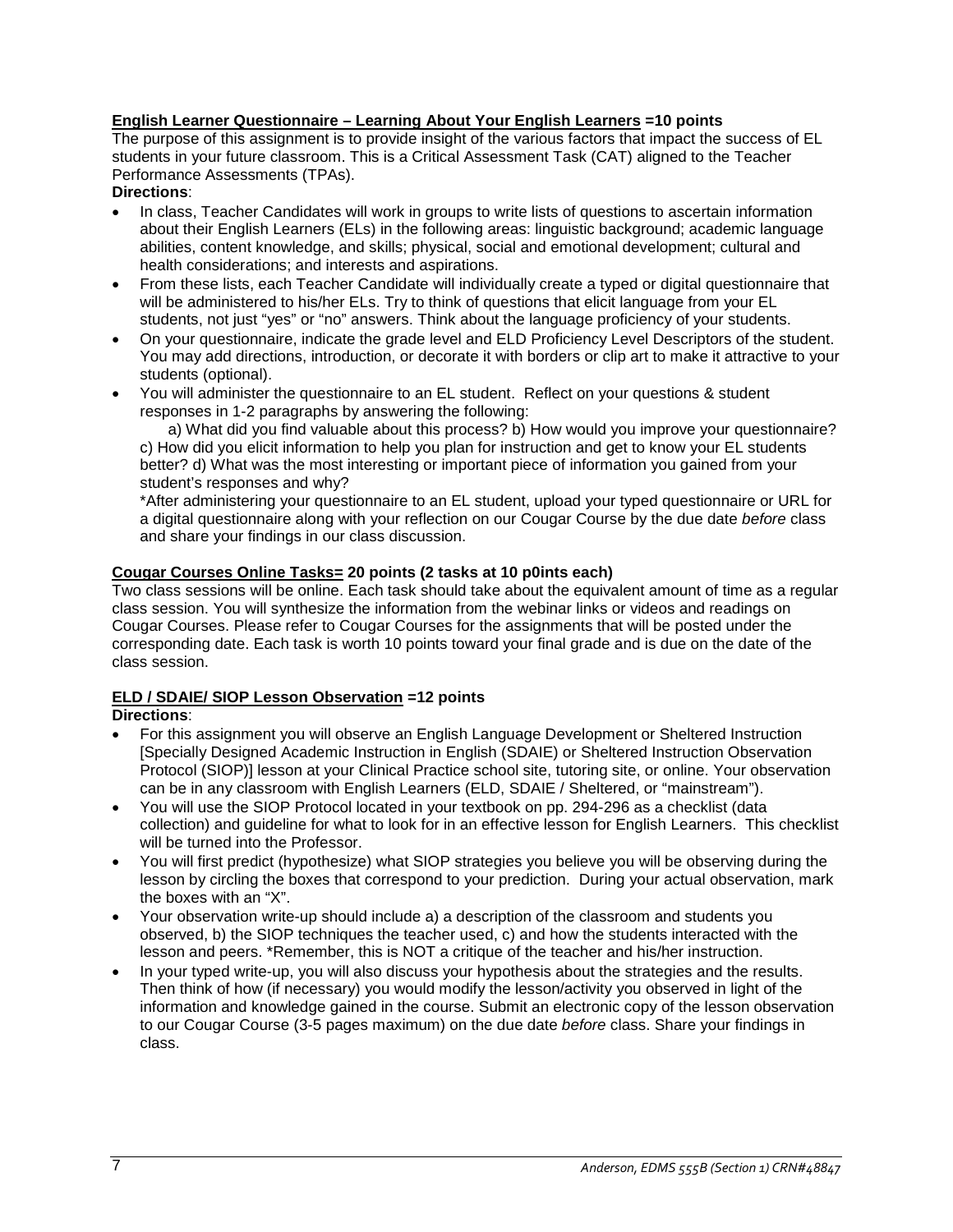# **TPE 15 – Action Plan / Reflective Statement =12 points**

In this course, you are specifically responsible for demonstrating that you have met TPE 15: Social Justice and Equity in your coursework.

## **Directions:**

- Each student will *create a personalized diversity/social justice action plan* designed specifically for his/her English learners and their parents. Your plan will discuss how you, as a future teacher of English Learners, will address an issue of diversity, social justice and/or equity in your school classroom & school community. NOTE: You will NOT be implementing this plan unless you choose to do so. This is just a hypothetical plan!
- Your plan will include the following;
	- 1. A paragraph identifying/defining the issue you have chosen to address.
	- 2. A paragraph description of the English Learners and parents your plan is designed for.
	- 3. A paragraph reflection of the reasons you chose the issue (reference TPE 15).
	- 4. A paragraph description of the personalized action plan (specific activities) you have created.
- Your typed action plan and reflective statement MUST reference TPE 15 so that you are demonstrating how you have met the TPE through this assignment.
- Post your final TPE 15 Action Plan / Reflective Statement to our Cougar Course module on the due date. Share your plan in class.

# **Multicultural Thematic Unit using SDAIE/SIOP= 24 points**

## **Directions:**

- You will work in a group of 4-5 students to coordinate integrated unit lessons around a central theme that will address TPEs 7 and 15.
- Applying the Sheltered Instruction [Specially Designed Academic Instruction in English (SDAIE) or Sheltered Instruction Observation Protocol (SIOP)] methodologies and principles you have learned in class, you will *create a SDAIE/SIOP unit* that includes an accurate assessment plan, instructional strategies, and interactive activities that are appropriate for English Learners at all 3 Proficiency Level Descriptors (emerging, expanding, bridging).
- Your plan will show lessons that teach language arts, math, science, and social studies through the day/week and explain how the four content areas meet the multicultural/social justice & equity theme.
- Each member of the group will write and present *one* lesson plan for the unit that clearly delineates how every student will be a successful learner by providing universal access to diverse students through differentiation (e.g., gifted, English Learners, special needs, poor readers, non-readers).
- In addition, each group member will *collect at least 2 multicultural resources* (books, websites, articles, videos, games, etc.) that are rooted in multicultural education/social justice and equity for students. One resource must be bilingual or in another language that represents the EL population. The term "multicultural" includes the following categories; race or ethnicity, gender, religion, sexual orientation, socioeconomic status, age, and physical or mental ability and language.
- Time will be allotted during class for students to have the opportunity to work on their unit and lesson plans both individually and in small groups by applying what they have learned from the readings, class discussions, and their classroom experiences.
- Detailed information on assignments will be shared in class. Students will *present their Multicultural Unit Plan & Resources in a Poster Session Format*. All unit lesson plans for your group will be submitted in a folder the day of the MC poster session with each student's name on individual lesson plans.

## **Electronic Submissions of Assignments**

This course is paperless. All assignments are to be turned into the Moodle shell (a.k.a. Cougar Course) on time. Points will be deducted (10%) for late submissions as the work you do is essential to the discussions conducted in this course.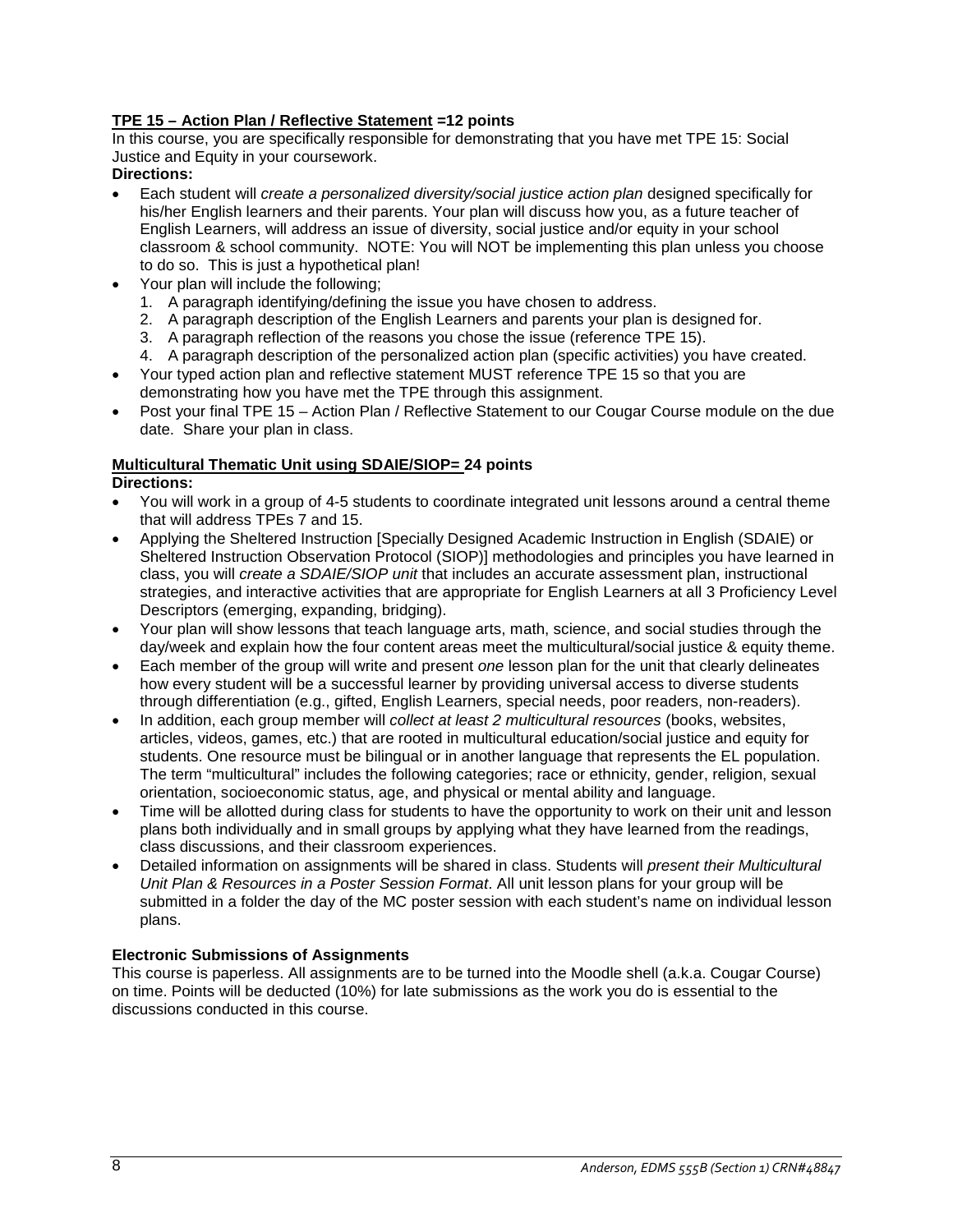# **TENTATIVE COURSE SCHEDULE**

| <b>EDMS 555B - 01</b><br><b>Elementary Multilingual Education</b><br><b>CRN# 48847</b><br>Regina Anderson, Fall 2014 |                                                                                                                                                                                                                                                                                           |                                                                                                                                                                                            |  |  |
|----------------------------------------------------------------------------------------------------------------------|-------------------------------------------------------------------------------------------------------------------------------------------------------------------------------------------------------------------------------------------------------------------------------------------|--------------------------------------------------------------------------------------------------------------------------------------------------------------------------------------------|--|--|
| <b>Session#</b><br><b>Dates</b>                                                                                      | <b>Topics</b>                                                                                                                                                                                                                                                                             | <b>Reading and Assignments Due</b>                                                                                                                                                         |  |  |
| Session 1<br>Aug. 27                                                                                                 | <b>Community of Learners/Valuing Cultural</b><br><b>Identity</b><br>-Introduction / Overview / Syllabus<br>-Who are English Learners?<br>-Diverse Characteristics of ELs<br>-What is Sheltered Instruction?<br>-SIOP Introduction<br>-Discuss Multicultural Book/Multimedia<br>Assignment | Download or print a copy of the syllabus &<br>bring it to class<br>Read:<br>SIOP Model Ch. 1 Introducing SIOP<br>Model p.1-23<br>Sign-up for MC Book/ Multimedia<br>presentations in class |  |  |
| Session 2<br>Sept. 3                                                                                                 | <b>Second Language Acquisition</b><br>-Historical Overview of Bilingual Education:<br>Theories & Research<br>-SIOP Components: Lesson Design with<br>Language Objectives<br>-Common Core Key Shifts and Implications<br>for ELs<br>-Discuss EL Questionnaire                              | Read:<br>_ "Forbidden Language" on Cougar<br>Courses<br>SIOP Model Ch. 2 Lesson Preparation<br>p.24-44                                                                                     |  |  |
| Session 3<br>Sept. 10                                                                                                | <b>Informing Instructional Decisions</b><br>-CELDT and ELPAC Assessments<br>-1999 ELD Standards /2012 ELD Standards<br>and PLDs<br>-Stages of Language Development<br>-Building Background Knowledge                                                                                      | Read:<br>Diaz-Rico on CC- "Learning about L2<br>Acquisition "<br>SIOP Model Ch. 3 Bldg Background p.63-<br>75<br>Common Core Ch. 1 Introduction<br>Download: 1999 & 2012 ELD Standards     |  |  |
| Session 4<br>Sept. 17                                                                                                | <b>Theory into Practice</b><br>-Objectives<br>-Comprehensible Input & Strategies<br>-SIOP Checklist Practice                                                                                                                                                                              | Read:<br>__ SIOP Model Ch. 4 Comp. Input p.95-104<br>__ SIOP Model Ch. 5 Strategies p.115-131<br>Due: Questionnaire: Learning About Your<br><b>English Learners</b>                        |  |  |
| Session 5<br>Sept. 24<br><b>ONLINE</b><br><b>CLASS</b>                                                               | <b>Comprehension in Content Instruction</b><br>-Video: "Helping ELLs Grasp the Full Picture<br>" on Cougar Courses<br>-Common Core Speaking & Listening<br><b>Strategies</b>                                                                                                              | Read:<br>SIOP Model Ch. 6 Interaction p.143-160<br>Common Core Ch. 7 Core Speaking and<br><b>Listening Strategies</b><br>*Cougar Course Online Task Due by<br>11:55pm on September 24!     |  |  |
| Session 6<br>Oct. 1                                                                                                  | Techniques, Strategies, & Linguistic<br><b>Needs</b><br>-Differentiating Instruction<br>- Active Participation<br>-Lesson Development: Student Interaction<br>-Discuss ELD/SDAIE Lesson Observation &<br>Write-up                                                                         | Read:<br>SIOP Model Ch. 7 Practice/ Application<br>p.171-181<br>SIOP Model Ch. 8 Lesson Delivery<br>p.191-200                                                                              |  |  |
| Session 7<br>Oct. 8                                                                                                  | <b>Assessing Learning to Guide</b><br><b>Instructional Practices</b><br>- Depth of Knowledge (DOK)<br>-Formative and Summative Assessments<br>-The Achievement Gap                                                                                                                        | Read:<br>SIOP Model Ch. 9 Review & Assessment<br>p.210-225                                                                                                                                 |  |  |